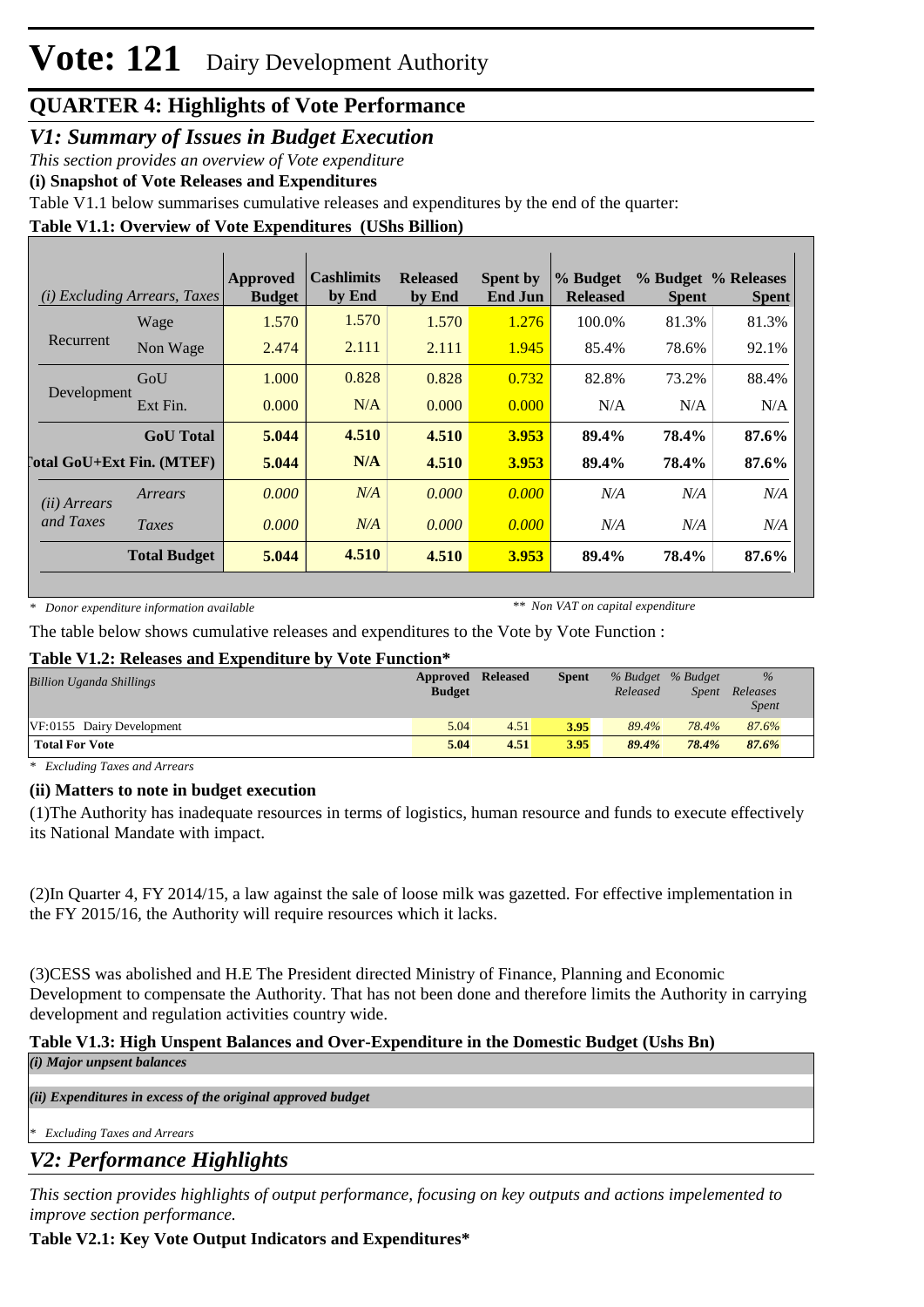| <i>Vote, Vote Function</i><br><b>Key Output</b>              | <b>Approved Budget and</b><br><b>Planned outputs</b>                                                                                                                                                                                                                               | <b>Cumulative Expenditure</b><br>and Performance                                                                                                                                                                                                                                                                                                                                                                                                                                                                                                                                                                                                                                                                                                                          | <b>Status and Reasons for</b><br>any Variation from Plans                                                                                                                                                                                                                                                                                                 |
|--------------------------------------------------------------|------------------------------------------------------------------------------------------------------------------------------------------------------------------------------------------------------------------------------------------------------------------------------------|---------------------------------------------------------------------------------------------------------------------------------------------------------------------------------------------------------------------------------------------------------------------------------------------------------------------------------------------------------------------------------------------------------------------------------------------------------------------------------------------------------------------------------------------------------------------------------------------------------------------------------------------------------------------------------------------------------------------------------------------------------------------------|-----------------------------------------------------------------------------------------------------------------------------------------------------------------------------------------------------------------------------------------------------------------------------------------------------------------------------------------------------------|
| Vote Function: 0155 Dairy Development                        |                                                                                                                                                                                                                                                                                    |                                                                                                                                                                                                                                                                                                                                                                                                                                                                                                                                                                                                                                                                                                                                                                           |                                                                                                                                                                                                                                                                                                                                                           |
| <b>Output:015501</b>                                         | <b>Support to dairy development</b><br>Description of Performance: Opening up of Regional offices<br>in Northern and Eastern region,<br>implementation of the approved<br>staff structure, strengthen<br>monitoring and evaluation<br>public awareness and visibility<br>enhanced. | Eastern regional office was<br>opened in Soroti and it is<br>currenly operational.<br>Monitoring and Evaluation was<br>strengthened and public<br>awareness was done through<br>events like June Dairy Month,<br>National Dairy Quality Awards<br>and Print Media                                                                                                                                                                                                                                                                                                                                                                                                                                                                                                         | Regional Offices are being<br>opened in a phased manner.                                                                                                                                                                                                                                                                                                  |
| <b>Output Cost:</b>                                          | UShs Bn:<br>2.902                                                                                                                                                                                                                                                                  | UShs Bn:<br>2.472                                                                                                                                                                                                                                                                                                                                                                                                                                                                                                                                                                                                                                                                                                                                                         | 85.2%<br>% Budget Spent:                                                                                                                                                                                                                                                                                                                                  |
| Output: 015502                                               | Promotion of dairy production and marketing                                                                                                                                                                                                                                        |                                                                                                                                                                                                                                                                                                                                                                                                                                                                                                                                                                                                                                                                                                                                                                           |                                                                                                                                                                                                                                                                                                                                                           |
| Description of Performance:                                  | Training farmers on various<br>aspects along the value chain,<br>procurement and distribution of<br>food grade materials to farmers,<br>civil works on DDA house                                                                                                                   | 2,120 farmers were trained in<br>hygienic milk production and<br>testing, hay making, group<br>dynamics, dry season feeding,<br>breeding and appropriate<br>technologies, good dairy<br>farming practices in Bukedea,<br>Ngora, Rakai, Isingiro<br>Ntungamo, Mbarara, Sheema,<br>Kyegegwa, Lyantonde, Sironko,<br>Bududa, Kasese, Kween,<br>Manafwa, Mitooma, Bushenyi,<br>Kiruhura.                                                                                                                                                                                                                                                                                                                                                                                      | - More farmers were trained on<br>invitations by themselves.<br>-Letter of Credit was opened<br>with Bank of Uganda for the<br>on going rehabilitation works<br>of Masindi Milk Collection<br>Centre.                                                                                                                                                     |
| Performance Indicators:                                      |                                                                                                                                                                                                                                                                                    |                                                                                                                                                                                                                                                                                                                                                                                                                                                                                                                                                                                                                                                                                                                                                                           |                                                                                                                                                                                                                                                                                                                                                           |
| No. of milk cold chain<br>infrastructure refurbished         |                                                                                                                                                                                                                                                                                    | 1                                                                                                                                                                                                                                                                                                                                                                                                                                                                                                                                                                                                                                                                                                                                                                         |                                                                                                                                                                                                                                                                                                                                                           |
| No. of dairy stakeholders<br>trained<br>No. of assorted milk |                                                                                                                                                                                                                                                                                    | 2340<br>330                                                                                                                                                                                                                                                                                                                                                                                                                                                                                                                                                                                                                                                                                                                                                               |                                                                                                                                                                                                                                                                                                                                                           |
| handling equipment<br>procured and distributed               |                                                                                                                                                                                                                                                                                    |                                                                                                                                                                                                                                                                                                                                                                                                                                                                                                                                                                                                                                                                                                                                                                           |                                                                                                                                                                                                                                                                                                                                                           |
| <b>Output Cost:</b>                                          | UShs Bn:<br>0.922                                                                                                                                                                                                                                                                  | UShs Bn:<br>0.657                                                                                                                                                                                                                                                                                                                                                                                                                                                                                                                                                                                                                                                                                                                                                         | 71.3%<br>% Budget Spent:                                                                                                                                                                                                                                                                                                                                  |
| Output: 015503                                               | <b>Quality assurance and regulation</b>                                                                                                                                                                                                                                            |                                                                                                                                                                                                                                                                                                                                                                                                                                                                                                                                                                                                                                                                                                                                                                           |                                                                                                                                                                                                                                                                                                                                                           |
|                                                              | Description of Performance: Inspection and registration of<br>dairy equipments and<br>stakeholders (Importers,<br>Exporters) Enforcement of dairy Lyantonde, Kiruhura, Malaba,<br>quality standards and<br>accreditation of the dairy<br>national laboratory at Lugogo             | A total of 2151 dairy<br>premises/equipment were<br>inspected in Mbarara,<br>Ntungamo, Rukungiri,<br>Kanungu, Mpigi, Gomba,<br>Sembabule, Masaka, Kayunga,<br>Buikwe, Mukono, Mpigi,<br>Gomba, Sembabule,<br>Bukomansimbi, Masaka, Ibanda,<br>Kabale, Kyegegwa, Kabarole,<br>Bundibugyo, Ntoroko,<br>Kyenjojo, Mubende, Kibaale,<br>Kyankwanzi, Kiboga, Kisoro,<br>Jinja, Iganga, Bugiri, Kamuli,<br>Kaliro, Kampala, Wakiso,<br>Buyenje, Luuka, Mayuge,<br>Namayingo, Mbale, Soroti,<br>Ngora, Kumi, Bukedea, Serere,<br>Busia, Tororo, Butaleja, Pallisa,<br>Budaka, Namatumba,<br>Rukungiri, Luwero, Nakaseke,<br>Nakasongola, Amolatar,<br>Mityana, Kalungu,<br>Butambala, Lwengo,<br>Alebtong, Apac, Dokolo, Lira,<br>Kole, Otuke, Oyam, Hoima,<br>Buliisa, Masindi, | -Due to wet season, there were<br>more premises in operation, so<br>more premises were inspected.<br>-Analysis was done at National<br>Analytical Laboratory and also<br>at the regions during on spot<br>testing hence more samples<br>analyzed.<br>- The number of export<br>consignments were more than<br>those anticipated at the Planning<br>stage. |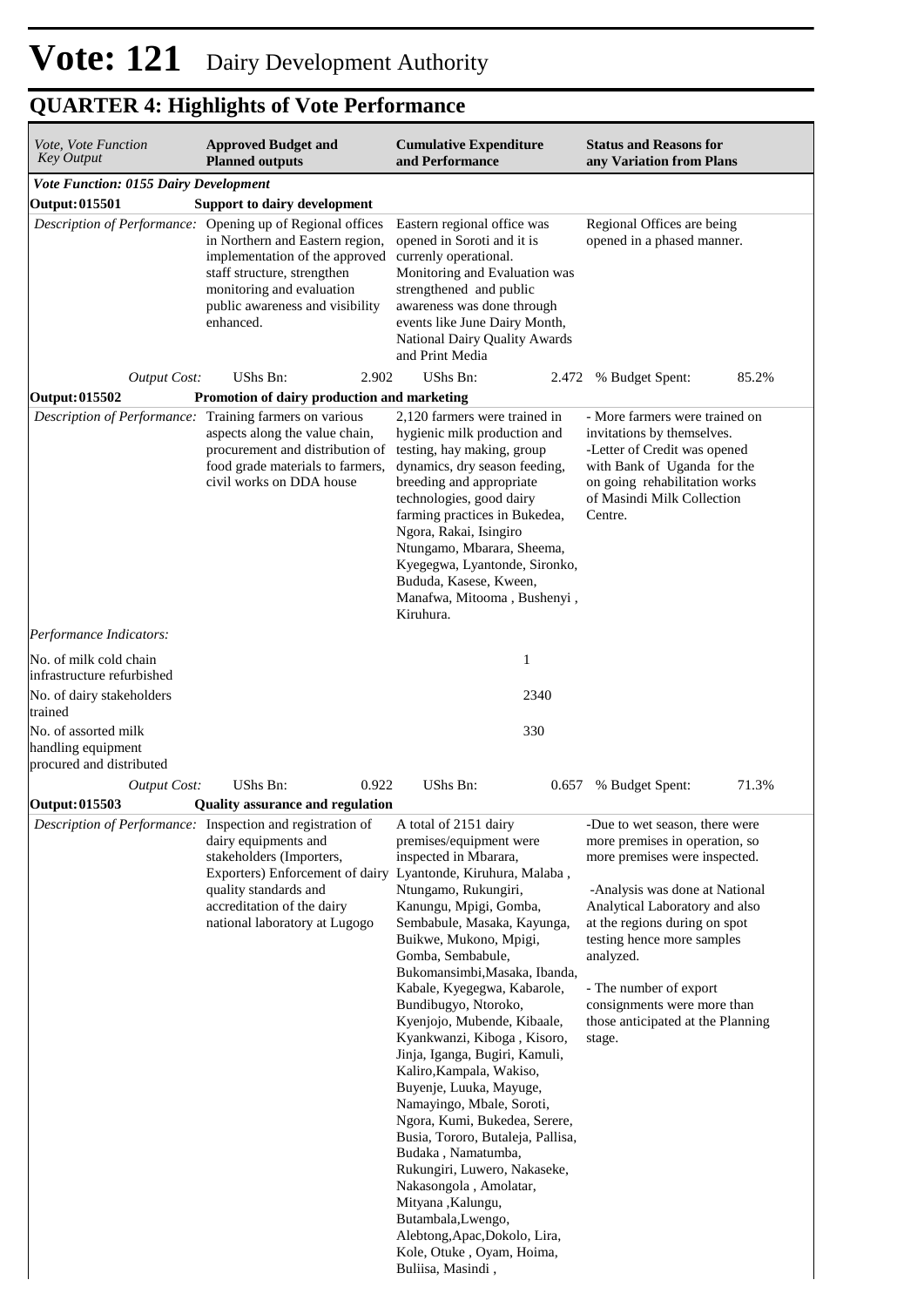| <i>Vote, Vote Function</i><br>Key Output                                                                    | <b>Approved Budget and</b><br><b>Planned outputs</b> | <b>Cumulative Expenditure</b><br>and Performance                                                                                    | <b>Status and Reasons for</b><br>any Variation from Plans |       |
|-------------------------------------------------------------------------------------------------------------|------------------------------------------------------|-------------------------------------------------------------------------------------------------------------------------------------|-----------------------------------------------------------|-------|
|                                                                                                             |                                                      | Kiryandongo, Kaberamaido,<br>Rubirizi and Kasese.<br>1417 dairy premises/equipment<br>were licensed and registered<br>country wide. |                                                           |       |
| Performance Indicators:                                                                                     |                                                      |                                                                                                                                     |                                                           |       |
| No. of quality assurance<br>exercises undertaken                                                            |                                                      |                                                                                                                                     | 242                                                       |       |
| No. of milk and milk product<br>samples analyzed against the<br>micro-biological and<br>chemical parameters |                                                      |                                                                                                                                     | 2142                                                      |       |
| No. of dairy<br>premises/equipment licensed                                                                 |                                                      |                                                                                                                                     | 1417                                                      |       |
| Output Cost:                                                                                                | UShs Bn:                                             | UShs Bn:<br>0.752                                                                                                                   | % Budget Spent:<br>0.527                                  | 70.0% |
| <b>Vote Function Cost</b>                                                                                   | <b>UShs Bn:</b>                                      | 5.044 UShs Bn:                                                                                                                      | 3.953 % Budget Spent:                                     | 78.4% |
| <b>Cost of Vote Services:</b>                                                                               | $\mathit{UShs}\, \mathit{Bn}$ :                      | <b>5.044</b> UShs Bn:                                                                                                               | $3.953$ % Budget Spent:                                   | 78.4% |

*\* Excluding Taxes and Arrears*

The new law against the sale of raw milk was gazetted . The new law which involves more enforcement requires more human resource and logisitcs.

#### **Table V2.2: Implementing Actions to Improve Vote Performance**

| <b>Planned Actions:</b>                                                                                                                                                                                                                                        | <b>Actual Actions:</b>                                                                                 | <b>Reasons for Variation</b>                             |
|----------------------------------------------------------------------------------------------------------------------------------------------------------------------------------------------------------------------------------------------------------------|--------------------------------------------------------------------------------------------------------|----------------------------------------------------------|
| Vote: 121 Dairy Development Authority                                                                                                                                                                                                                          |                                                                                                        |                                                          |
| Vote Function: 01 55 Dairy Development                                                                                                                                                                                                                         |                                                                                                        |                                                          |
| Opening up of regional offices in all the<br>regions and having all filed staff based at<br>their regions, phase out raw milk trading<br>beginning with Kampala and later roll it<br>out to the entire country, reviving the<br>Entebbe dairy training school. | <b>Eastern Regional Office was Opened in</b><br>Soroti, Entebbbe Dairy training school<br>was revived. | Regional Offices are being opened in a<br>phased manner. |

### *V3: Details of Releases and Expenditure*

*This section provides a comprehensive summary of the outputs delivered by the Vote and further details of Vote expenditures by Vote Function and Expenditure Item.*

#### **Table V3.1: GoU Releases and Expenditure by Output\***

| <b>Billion Uganda Shillings</b>                                 | Approved<br><b>Budget</b> | <b>Released</b> | <b>Spent</b> | $%$ GoU<br><b>Budget</b><br>Released | $%$ GoU<br><b>Budget</b><br><i>Spent</i> | $%$ GoU<br>Releases<br><i>Spent</i> |
|-----------------------------------------------------------------|---------------------------|-----------------|--------------|--------------------------------------|------------------------------------------|-------------------------------------|
| VF:0155 Dairy Development                                       | 5.04                      | 4.51            | 3.95         | 89.4%                                | 78.4%                                    | 87.6%                               |
| Class: Outputs Provided                                         | 4.58                      | 4.15            | 3.66         | 90.8%                                | 79.9%                                    | 88.0%                               |
| 015501 Support to dairy development                             | 2.90                      | 2.84            | 2.47         | 97.9%                                | 85.2%                                    | 87.0%                               |
| 015502 Promotion of dairy production and marketing              | 0.92                      | 0.75            | 0.66         | 81.4%                                | 71.3%                                    | 87.6%                               |
| 015503 Ouality assurance and regulation                         | 0.75                      | 0.56            | 0.53         | 74.6%                                | 70.0%                                    | 93.8%                               |
| Class: Capital Purchases                                        | 0.47                      | 0.36            | 0.30         | 76.2%                                | 63.4%                                    | 83.2%                               |
| 015572 Government Buildings and Administrative Infrastructure   | 0.27                      | 0.21            | 0.15         | 76.2%                                | 54.0%                                    | 70.8%                               |
| 015576 Purchase of Office and ICT Equipment, including Software | 0.01                      | 0.01            | 0.01         | 60.4%                                | 60.4%                                    | $100.0\%$                           |
| 015577 Purchase of Specialised Machinery $&$ Equipment          | 0.14                      | 0.11            | 0.11         | 77.3%                                | 77.3%                                    | $100.0\%$                           |
| 015579 Acquisition of Other Capital Assets                      | 0.05                      | 0.03            | 0.03         | 76.5%                                | 76.5%                                    | $100.0\%$                           |
| <b>Total For Vote</b>                                           | 5.04                      | 4.51            | 3.95         | 89.4%                                | 78.4%                                    | 87.6%                               |

*\* Excluding Taxes and Arrears*

### **Table V3.2: 2014/15 GoU Expenditure by Item**

| <b>Billion Uganda Shillings</b>                           | Approved<br><b>Budget</b> | <b>Releases</b> | Expend-<br>iture | % Budged<br><b>Released</b> | % Budget<br><b>Spent</b> | %Releases<br><b>Spent</b> |
|-----------------------------------------------------------|---------------------------|-----------------|------------------|-----------------------------|--------------------------|---------------------------|
| <b>Output Class: Outputs Provided</b>                     | 4.58                      | 4.15            | 3.66             | 90.8%                       | 79.9%                    | 88.0%                     |
| 211102 Contract Staff Salaries (Incl. Casuals, Temporary) | 1.85                      | l.85            | 1.53             | 100.0%                      | 82.9%                    | 82.9%                     |
| 211103 Allowances                                         | 0.13                      | 0.13            | 0.14             | 100.0%                      | 103.0%                   | 103.0%                    |